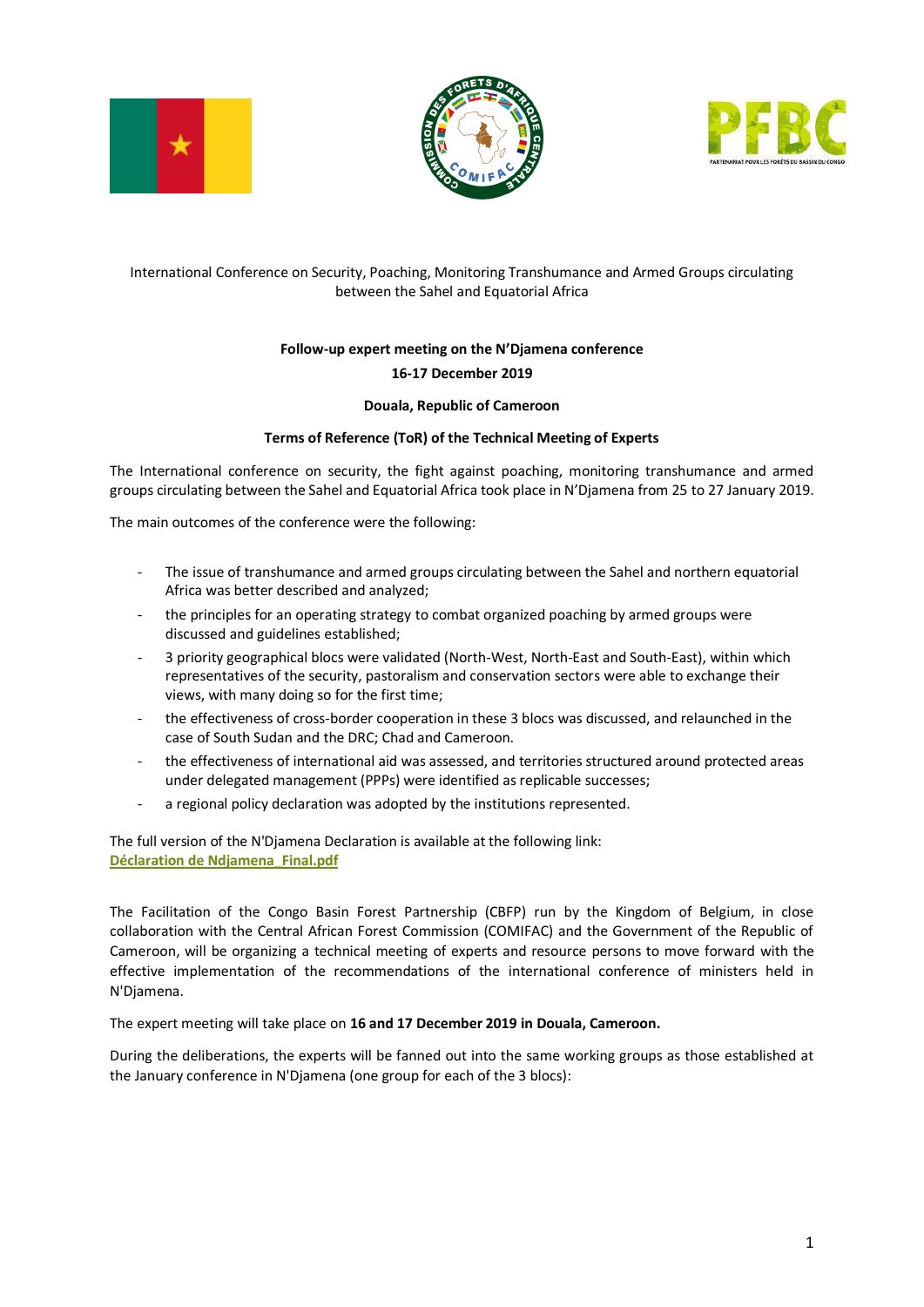- Group 1: **West Bloc** centered around Lake Chad and comprising Cameroon, Niger, Nigeria, CAR and Chad.
- Group 2: **Center Bloc** comprising CAR, Sudan, South Sudan and Chad.
- Group 3: **East Bloc** comprising CAR, Sudan, South Sudan and the DRC.

### **Expected Results**

The expert meeting is expected to develop a custom logical framework for each of the 3 intervention blocs. These logical frameworks will form the basis for developing a comprehensive action document (technical and financial) following the expert meeting. Each of the 3 logical frameworks (one for each bloc) will be tailored to the 8 intervention areas identified during the January 2019 N'Djamena Conference (see attached Terms of Reference).

- 1. Governance and security of protected areas (management system, anti-poaching measures, absence of conflicting overlaps);
- 2. Management of transhumance activities, especially relating to:
	- (i) mapping out and rehabilitating authorized transhumance corridors;
	- (ii) Reducing collateral effects of transhumance on PAs and sedentary populations;
	- (iii) enhancing the economic performance of transhumance and on-site expansion through innovative mechanisms;
- 3. Effective and operational involvement in cross-border collaborations;
- 4. Effective anti-poaching measures:
- 5. Enhanced coordination of information sharing between stakeholders, adequate valuing of protected areas through systems involving the private sector, sustainable financing;
- 6. Follow up and monitoring systems;
- 7. Aligning objectives with relevant international initiatives, especially those aimed at mitigating climate change and combating its effects;
- 8. External communication strategies targeting local, national and international public opinion.

Depending on the prevailing situation in the bloc concerned, the experts will also decide whether or not to conduct specific activities relating to the following issues:

- $\triangleright$  Revamping implementation of existing bilateral agreements;
- $\triangleright$  Whether or not to negotiate and sign new bilateral agreements;
- $\triangleright$  Whether or not to implement new sustainable management and funding approaches to protected areas (for example, via delegated management of protected areas through PPPs)

The experts will also propose a strategy for establishing a regional mechanism to monitor and guide policy on the interactions between security/protected areas/pastoralism. They will propose an action plan to ensure that at least three meetings are held from 2020 to 2021 between actors (local, national and international) of the security, pastoralism and protected areas sectors.

#### **Organizational Arrangements**